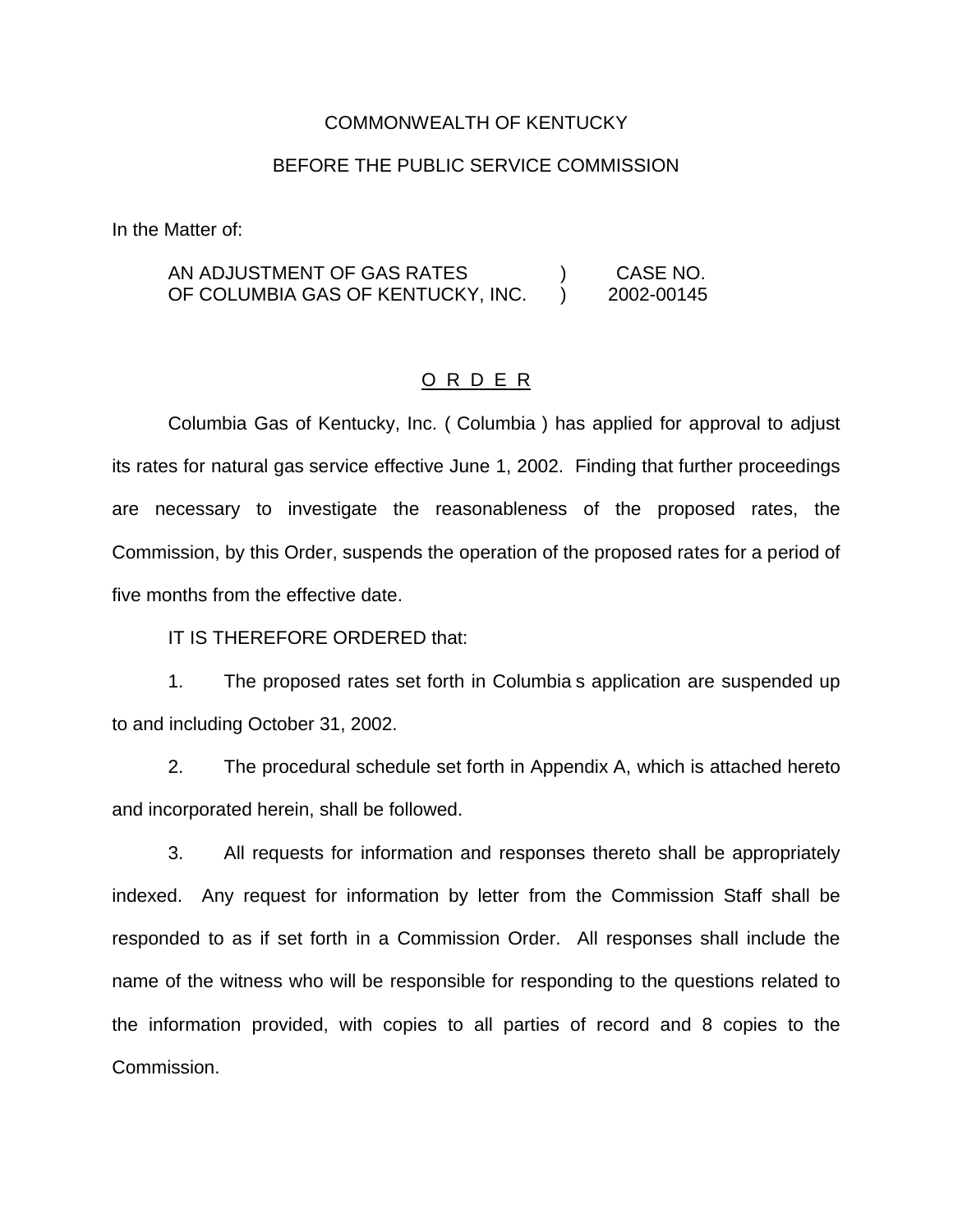4. Any party filing testimony shall file an original and 11 copies. The original and at least three copies of the testimony shall be filed as follows:

a. Together with cover letter listing each person presenting testimony.

b. Bound in 3-ring binders or with any other fastener which readily opens and closes to facilitate easy copying.

c. Each witness s testimony should be tabbed.

d. Every exhibit to each witness s testimony should be appropriately marked.

5. Columbia shall give notice of the hearing in accordance with the provisions set out in 807 KAR 5:011, Section 8(5). At the time publication is requested, Columbia shall forward a duplicate of the notice and request to the Commission.

6. At any public hearing in this matter, neither opening statements nor summarization of direct testimonies shall be permitted.

7. The parties are hereby put on notice that the Commission does not look favorably upon motions for continuance. Accordingly, motions for extensions of time with respect to the schedule herein shall be made in writing and will be granted only upon a showing of compelling reasons.

8. All documents that this Order requires to be filed with the Commission shall be served upon all other parties.

9. Service of any document or pleading shall be made in accordance with Administrative Regulation 807 KAR 5:001, Section 3(7), and Kentucky Civil Rule 5.02.

10. Nothing contained herein shall prevent the Commission from entering further Orders in this matter.

-2-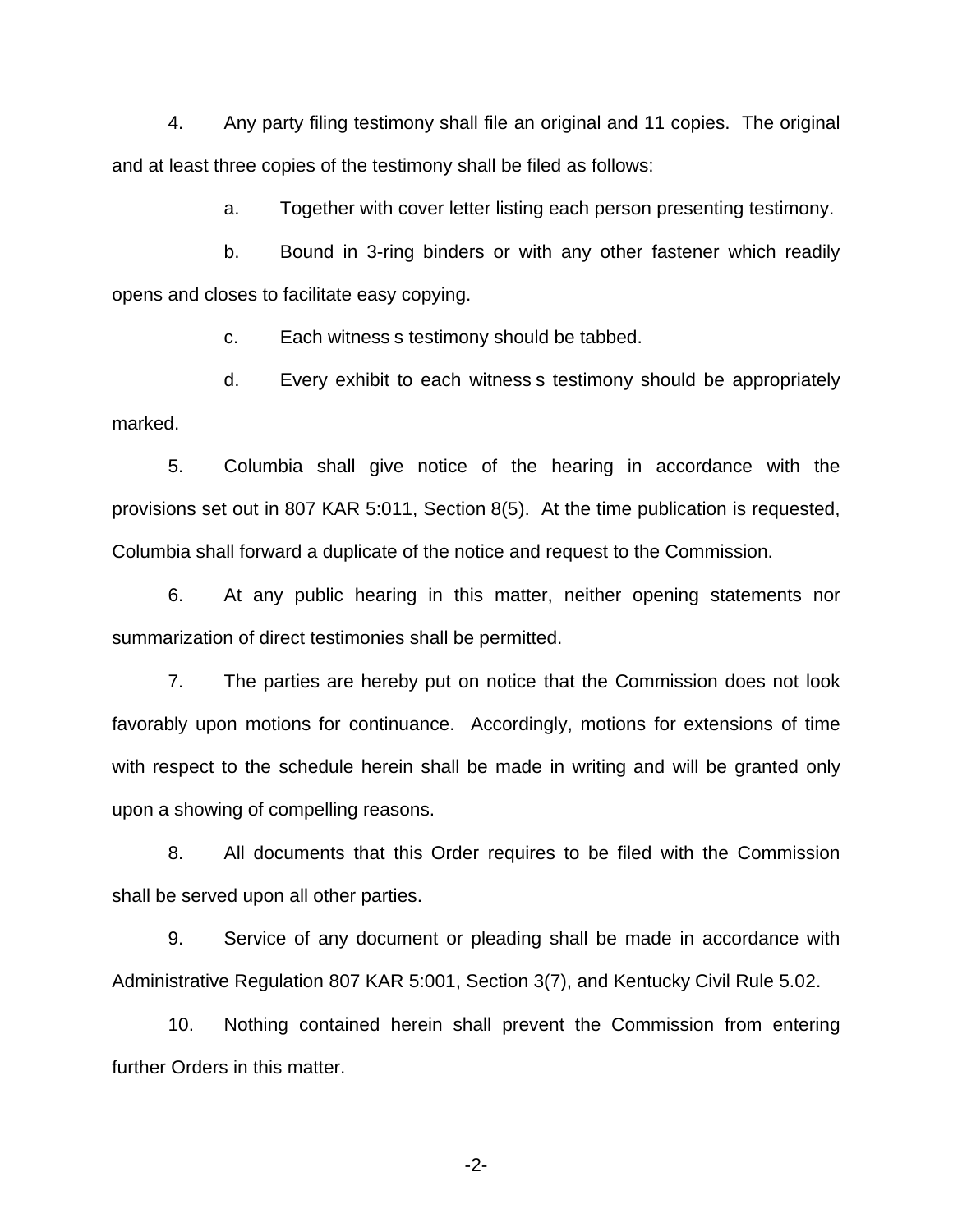Done at Frankfort, Kentucky, this 21<sup>st</sup> day of May, 2002.

By the Commission

ATTEST:

A Me H Rowher